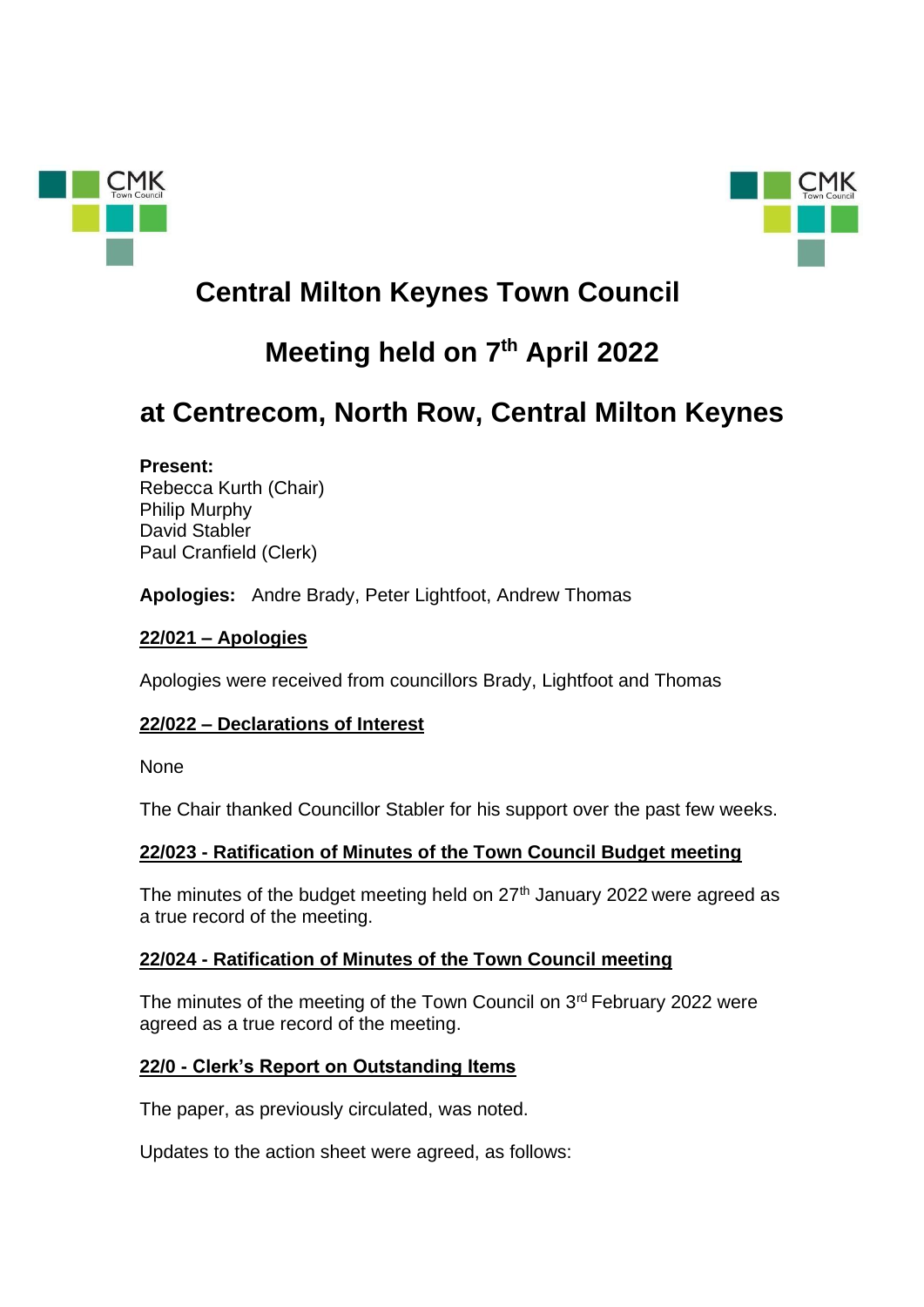Item 22/01- Closed Item 22/02- Closed Item 22/03- Closed Item 22/04- Closed Item 22/05- Closed

## **22/026 - Representations from the Public**

No members of the public were present.

#### **22/027- Finance Paper**

The paper, as previously circulated, was noted.

#### **22/028 - Forward Plan Monitoring Sheet**

There were no items on the forward planning sheet.

## **22/029 – Residents' Forums options**

The paper, as previously circulated, was noted.

After some discussion it was agreed that parishioners attending the Annual Meeting of the Parish should be asked whether they wanted a quarterly residents' meeting, and, if this is the case, whether this should be face to face or by Zoom.

Additionally, a further option could be to trial a ward-based set of remote meetings.

The Clerk also noted that he could contact those on the email list held for their view in due course.

The next newsletter will publicise the Annual Meeting of the Parish and flag that this issue will be discussed.

It was noted that councillors present would have challenges with the date scheduled for the meeting of  $14<sup>th</sup>$  June and an alternative date should be sought.

## **ACTION- Clerk to circulate alternative dates**

#### **22/030 – Account Options**

The paper, as previously circulated, was noted.

It was agreed that the bulk of the Community Facility Account (£290,000) would be transferred into a CCLA Public Sector Deposit Fund account.

The remainder of the funds to remain in the accounts as at present.

Page | 2 Chair's Initials…………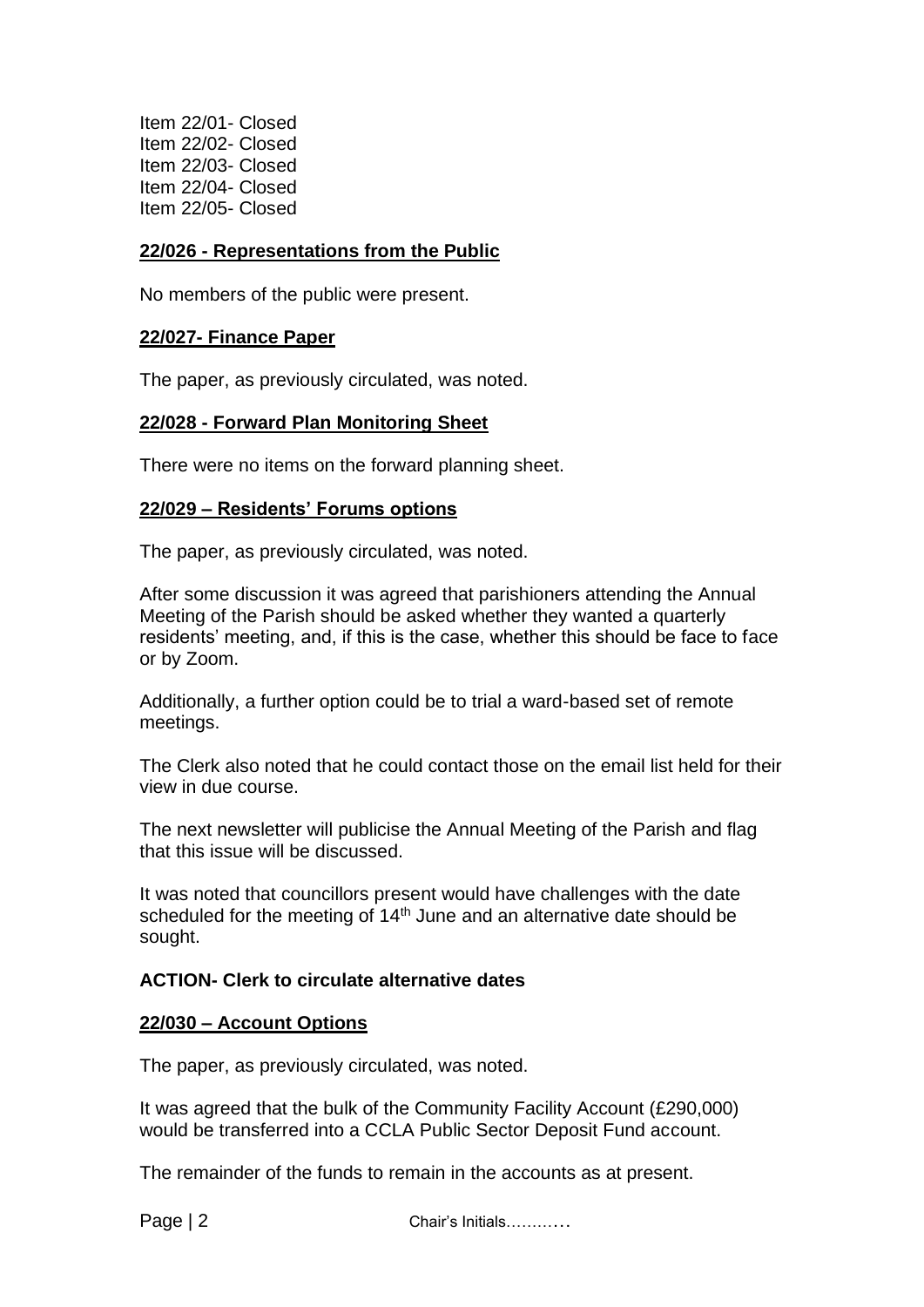## **ACTION- Clerk to set up the new account in due course.**

## **22/031- Together We Can**

The paper, as previously circulated, was noted.

It was agreed that one amendment be proposed in the paper, and one query raised- as follows:

- Page 5 bullet point 6- consultation periods should be increased from 6 to 8 weeks, to allow for full consideration of the matter regardless of the timings of monthly parish meetings.
- Page 4 Para 3 bullet point 2- a query to be raised in respect of how many induction sessions for key officers have been held during the last 12 months. Additionally, assurances to be sought that structures are in place to ensure this happens going forward.

## **ACTION- Clerk to reply to the consultation accordingly.**

## **22/032- Refugees from Ukraine**

The paper, as previously circulated, was noted.

It was agreed that the Town Council fully supports the aims and objectives within the Motion agreed at the 9 March Full Council meeting. It was further agreed that if approached by MKCouncil it would be willing to assist as required, but noted the lack of key facilities and premises held by CMK Town Council.

## **20/033- CCTV Proposal- North Ninth and Tenth Street**

The papers, as previously circulated, were noted.

Councillors expressed a number of concerns with the proposal:-

- The total cost (ex VAT) is actually £37,225, not £22,495 as stated in the paper.
- Cameras to cover each entry door (internal) are the responsibility of the landlord, MKCouncil.
- What are the cameras along North Ninth and Tenth Streets expected to do? The cost is high and as any non-serious incident will be referred to after the event, this is not considered to be a valid expenditure.
- The possibility of PCSOs supplementing PC Hipkin's work should be considered.

Councillors agreed that it would be willing to consider contributing to the cost of cameras on Silbury Boulevard, as this is the 'public face' of the area. However, the cost for this batch of cameras would need further interrogation.

## **ACTION- Clerk to respond to MKCouncil.**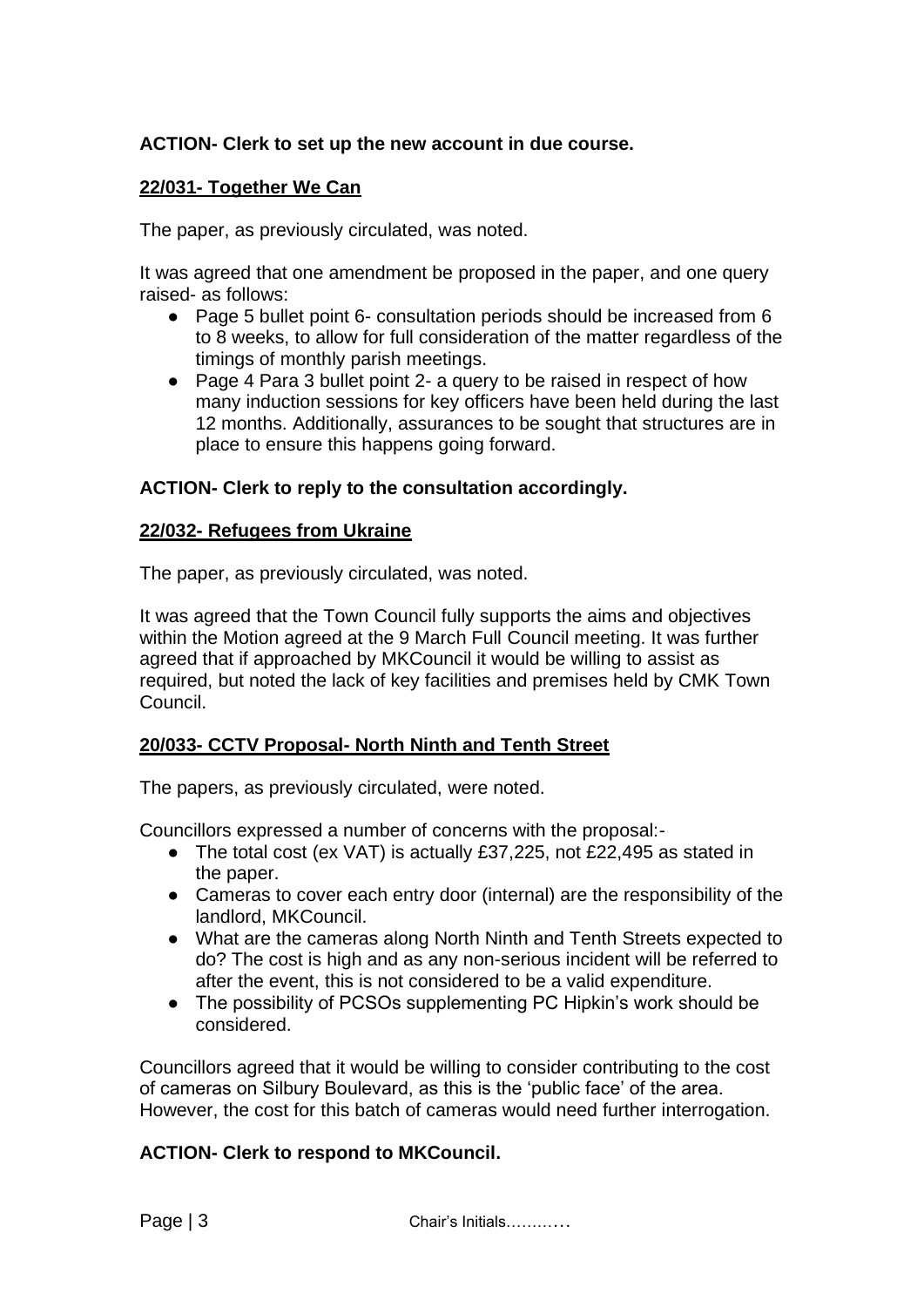## **22/034- Street Clutter**

The paper, as previously circulated, was noted. Councillors agreed that the audit should take place, and that the initial scope should be between Secklow Gate and Saxon Gate, but only north of Midsummer Boulevard.

It was agreed that Thomas Walker- Werth be requested to undertake the trial area audit, and that he should identify issues in the following headings:-

'To be removed' Signage for 'consolidation on one post'

In addition, tree pits and trees which do not appear healthy to be included.

## **22/035 - Project Leader**

The paper, as previously circulated, was noted.

Councillor Stabler explained how the two projects he was involved in with GLPC were run. He noted that:-

- Louise Izod would be a good person to speak with to identify a possible project leader from within the arts with appropriate skills to understand the project and move this forward.
- A project leader could charge in the region of £250/£300 per day.
- Need to determine a brief for the work before setting out to identify a project leader- total cost of project, scope etc.

It was also proposed that Will Cousins and Simon Wright may have ideas on prospective leaders.

## **22/036 – Planters**

The paper, as previously circulated, was noted.

It was agreed that the sum of £9447.50 should be released upon the completion of the works in respect of the planters as discussed with councillors.

#### **ACTION- Clerk to confirm with Phil Snell when the works are fully completed.**

## **22/037 - Items for Information**

- i) February Planning Committee Minutes
- ii) Draft March Planning Committee Minutes
- iii) Cycle Parking Proposals
- iv) Strategic Objectives, revised March 2022
- v) Revised Parking Zones
- vi) Minutes of Parishes Forum meeting 17/03/2022

Page | 4 Chair's Initials…………